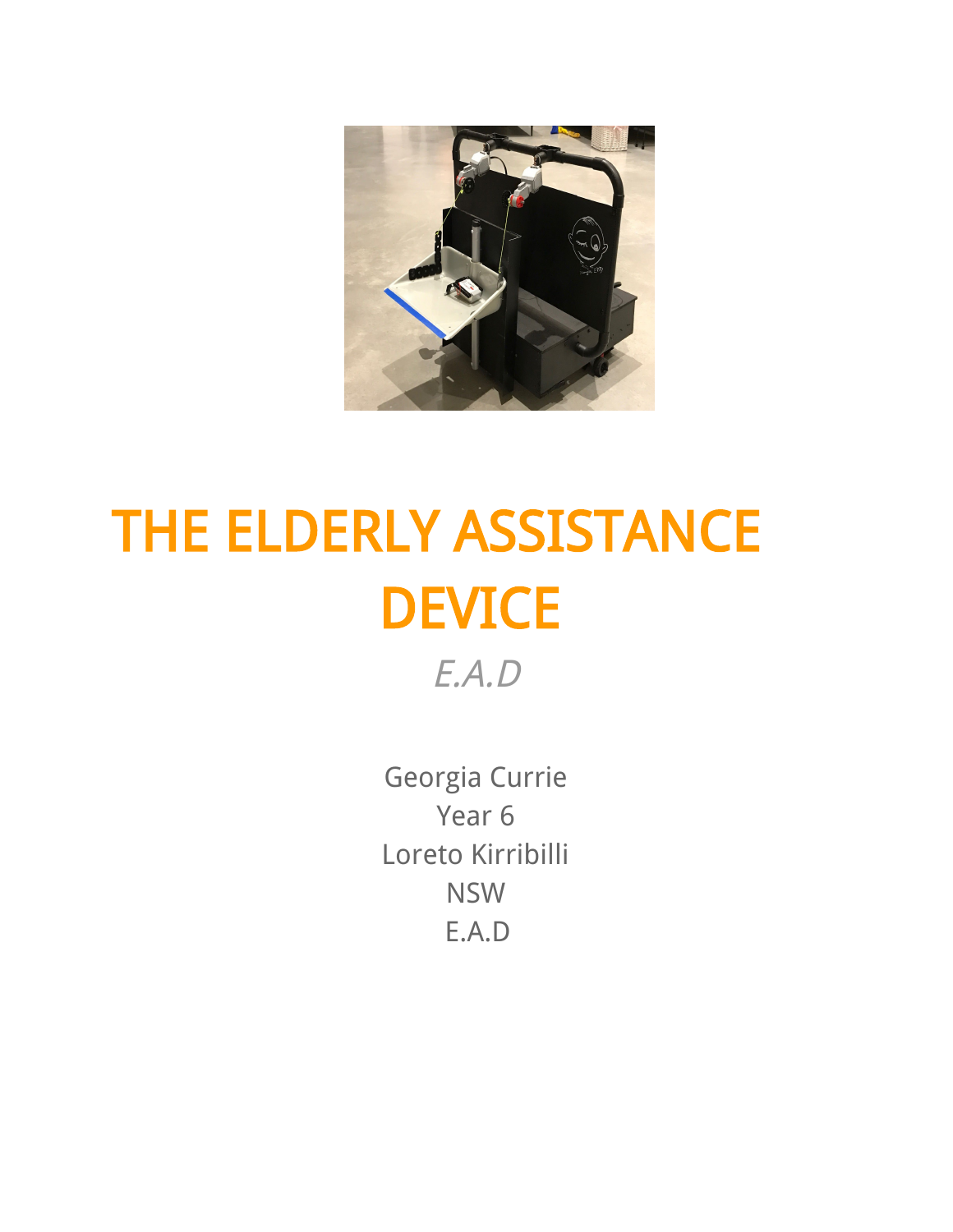# The Elderly Assistance Device (E.A.D)

For my project I constructed an assistance robot. My device aims to improve independence and accessibility for those with mobility issues. 15% of the world is disabled or in a wheelchair, this means this makes them in able to do basic things for example carry, lift and clean. My robot, E.A.D, assists people with mobility issues by doing these activities for them.

**Aim:** To create an easy to use assistance robot to help the elderly and disabled.

I was inspired to do my project as I saw how hard it was for less mobile people to do basic tasks. So I thought of a robotic solution, this was E.A.D. E.A.D is designed to come to you or to follow you around. It is capable of hoisting up objects and carrying them.

The two main problems that I encountered whilst creating my robot are as follows.

1. Design:

Design was made challenging as I had to consider three essential factors. These being design, size and weight.

I was also challenged by the lifting mechanism and the programming.

The construction of the casing demanded precision. The hoist and my cables were only a certain length therefore, I had to carefully measure the length of the cables before drilling holes. This was to ensure that they could reach the motors and sensors and could centre the hoist.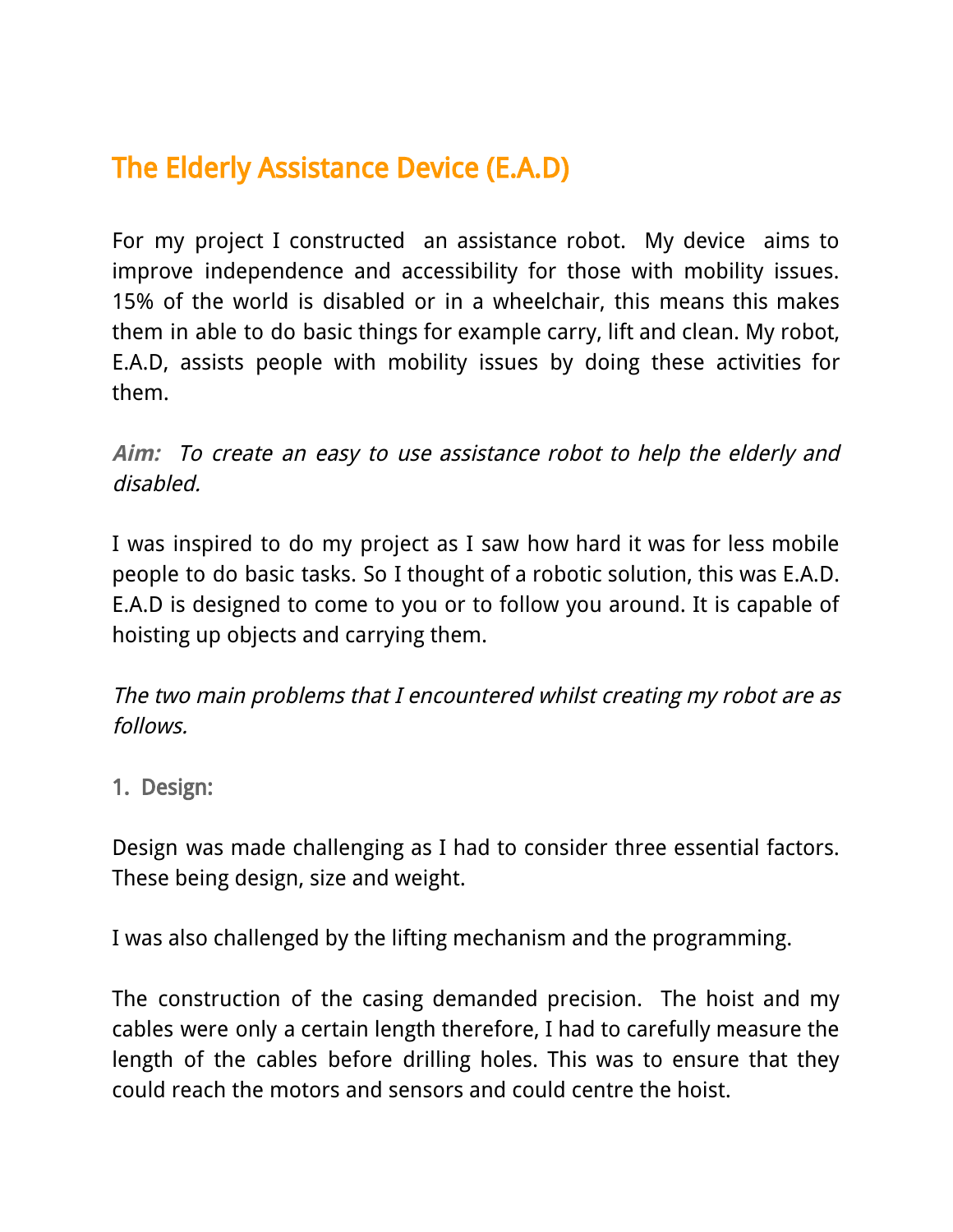2. Weight.

The issue that was most prominent was the weight of the body and frame. I learnt that it was crucial that it be light enough to be supported by the tracks. It also had to be proportioned properly to prevent it from falling.

E.A.D is made of recycled wood, pipe lines and an old dust pan.

I also used the EV3 Mindstorm infrared sensor, four motors, colour sensor, touch sensor, ultrasonic sensor, lego power function lights, mindstorm parts such as axles and gears and EV3 program. The function of these are listed below.

- 1. Ultrasonic sensor. This sensors purpose is to when it sees an object on the floor it will immediately pick it up. This will prevent tripping on fallen objects you do not know about and will help clean the floor.
- 2. Touch sensor. If in the event it crashes the axle will press the touch sensor causing the robot to reverse. This is to avoid any further damage.
- 3. Lights. The lights purpose are to provide better visibility in dark areas.
- 4. Infrared Sensor. The infrared sensor has two purposes The first one is to track the beacon remote and follow it when turned on. The secon it to play a beep as a safety measure in the event it is too close to an object.
- 5. Colour Sensor. The colour sensor is so when it recognises a colour it will automatically go to lift it. This can be used in setting E.A.D around the house to pick up items.
- 6. EV3 program. The EV3 program is what I used to code my robot.

#### HOW DOES IT WORK?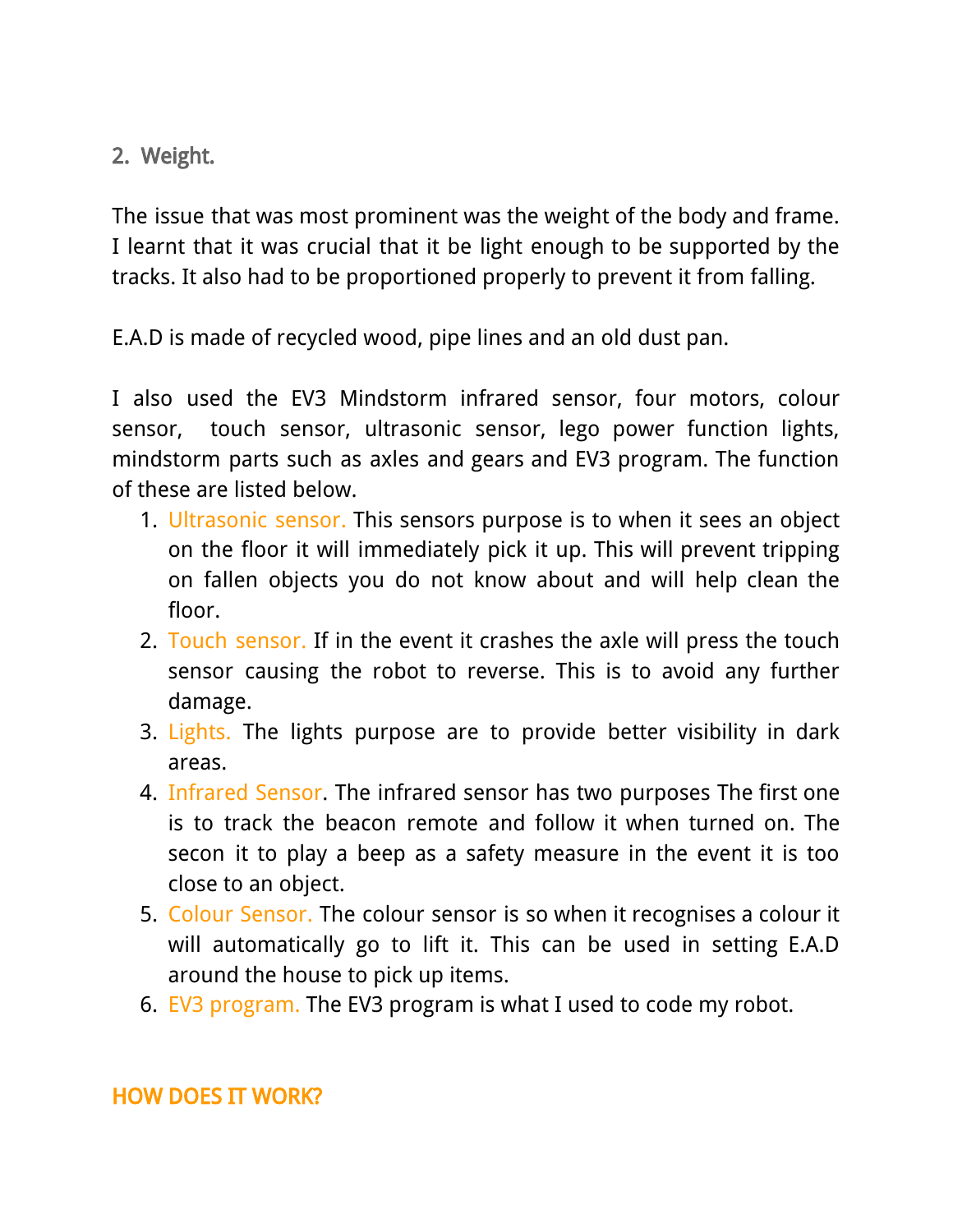In order for E.A.D to move you must use the remote. This in turn creates a beacon which follow you as you move. The remote also assists you in hoisting up objects and holds them on a platform. The use of colour sensor means it can identify the colour of pills. The infrared sensor helps prevent a crash. The brick will beep as a safety measure thus preventing it from crashing. Once the touch sensor is pushed it will reverse.

#### SUGGESTED USE

The E.A.D device may be of use whether you are living at home or with a partner. The design is recommended for people who are less mobile or over the age of 80.

#### RESEARCH

My research involved the following:

1. Programming

Prior to this project my knowledge of EV3 programming was limited. Therefore, before and throughout the process of creating E.A.D I took part in many online courses.

2. Hardware Skills and use of tools

The project challenged me to develop new skills. To build the model I had to learn to use a variety of different hardware tools such as the ones listed below.

1. Hack saw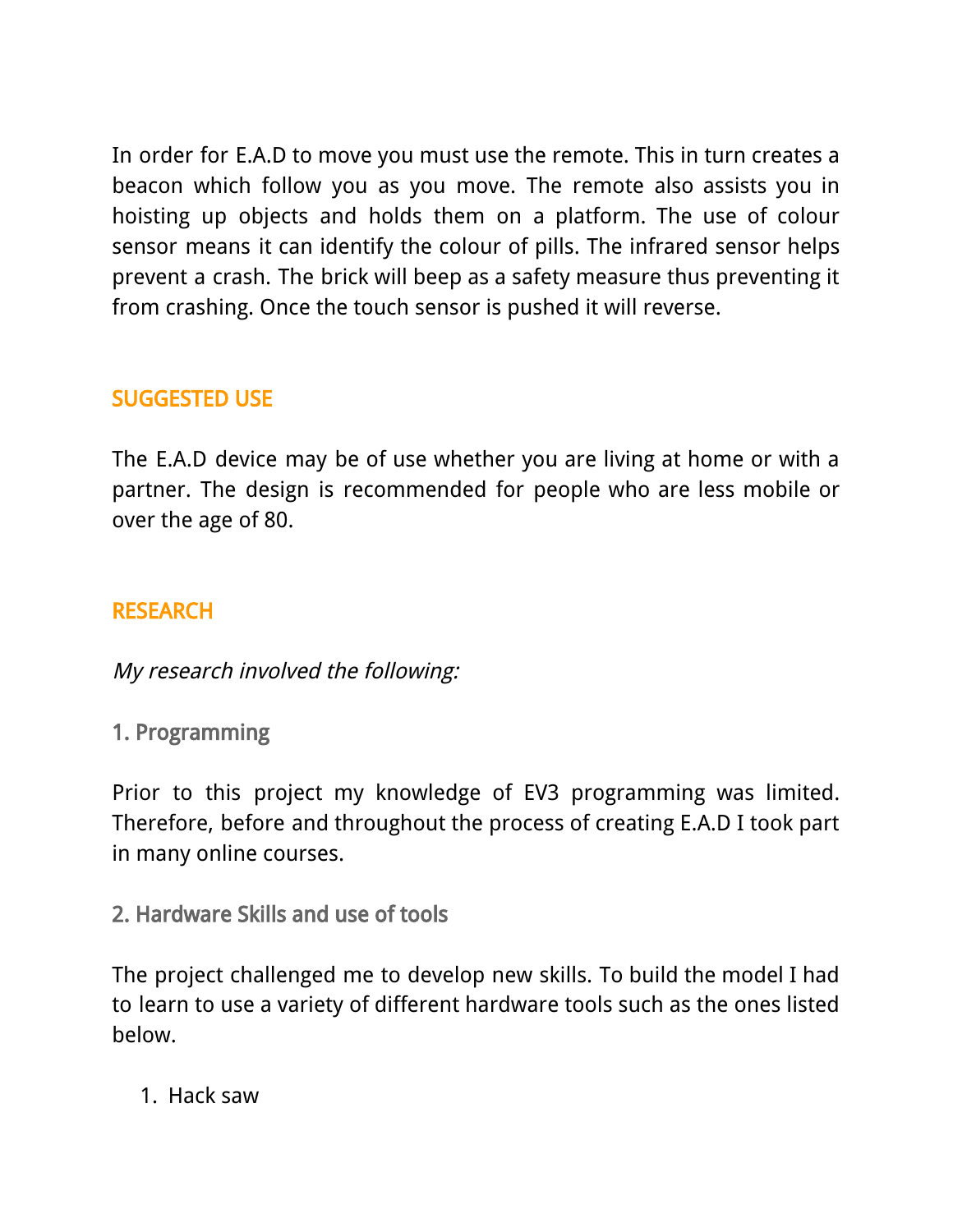- 2. Power drill
- 3. Hammer
- 4. Wrench

#### HOW DO YOU USE THE ELDERLY ASSISTANCE DEVICE?

E.A.D is controlled by an app that I programmed. One of the joystick is used to hoist up objects and carry them. While the other joystick controls the wheels.

#### WHAT DID YOU LEARN?

During the creation of E.A.D I learnt a variety of new skills. The major skills can be classified under the following categories.

Programming.

In programming I learnt about loops, variables and waits.

Construction.

I had to apply mathematics and physics to my construction and design. I was also able to learn the skill set needed for construction e.g. sawing.

#### WHAT WOULD YOU DO DIFFERENTLY NEXT TIME?

I have thoroughly enjoyed and felt challenged creating and designing E.A.D. However, with my new knowledge of coding I would make E.A.D more complicated and incorporate more auto-pilot features.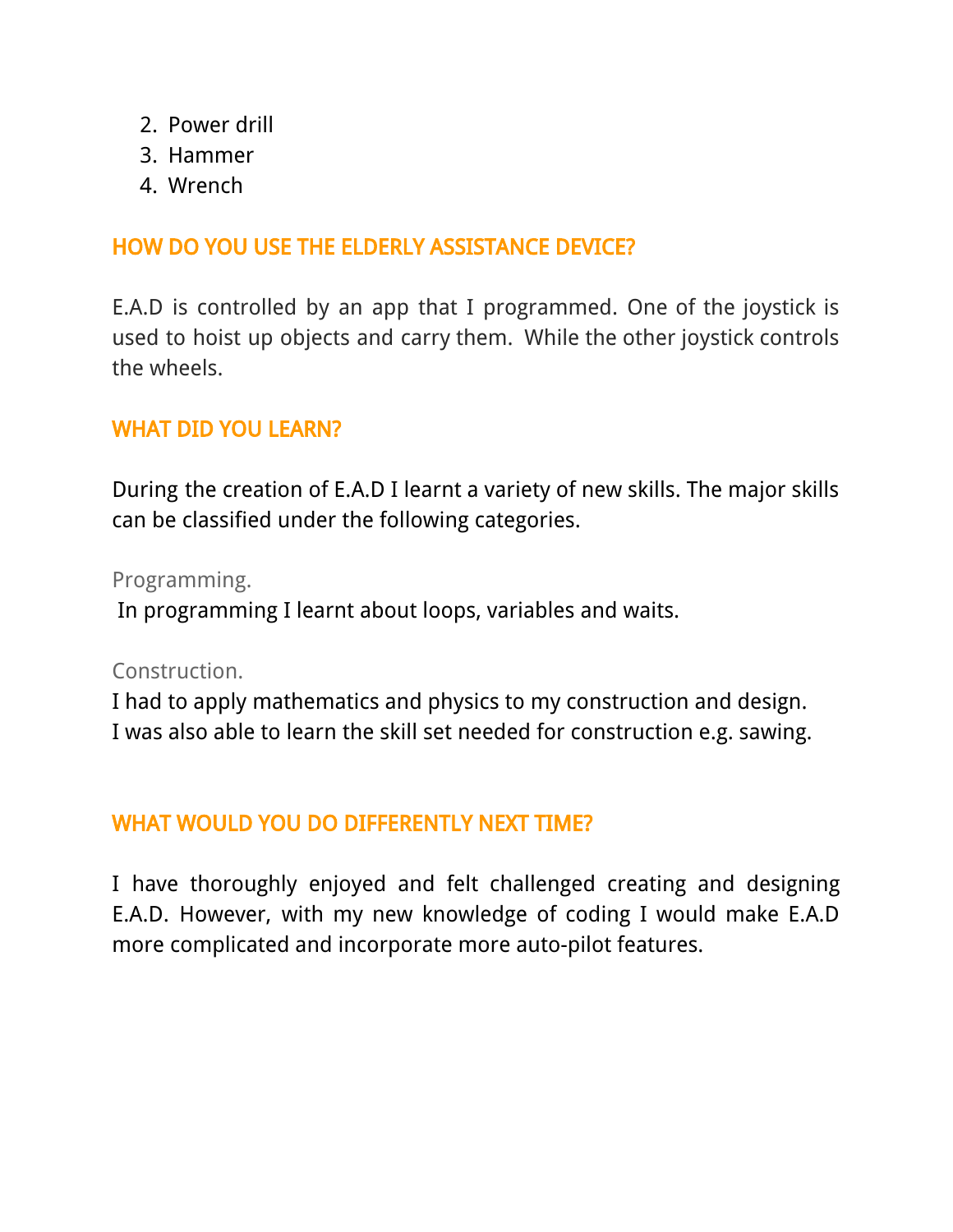## THE FINAL PRODUCT